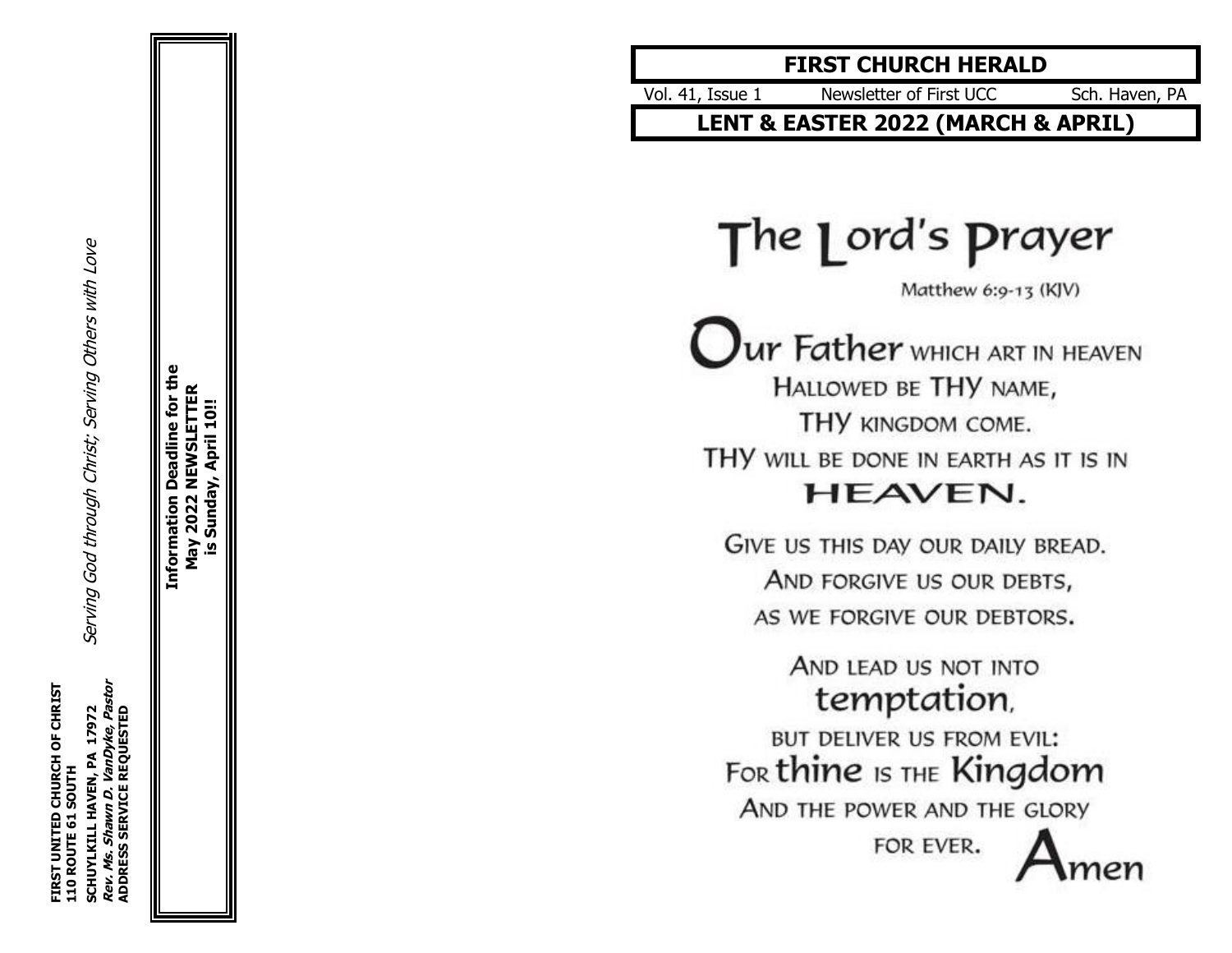# FIRST UNITED CHURCH of CHRIST

**Serving God through Christ; Serving Others with Love**

110 Route 61 South, Schuylkill Haven, PA 17972 **PHONE –** (570) 385-2049 **FAX # –** (570) 385-3019 **OFFICE HOURS –** 9 AM - 1 PM (Monday-Friday) **EMAIL –** [firstuccschuylkillhaven@verizon.net](mailto:firstuccschuylkillhaven@verizon.net) **WEBSITE –** [www.firstucc-haven.org](http://www.firstucc-haven.org/)

## **Rev. Ms. Shawn D. VanDyke, Pastor**

25 S. Margaretta St., Schuylkill Haven, PA 17972 (570) 385-5425 [firstuccpastor@verizon.net](mailto:firstuccpastor@verizon.net) Cell (570) 617-7185

# **OTHER STAFF**

**Minister of Music – Jacqueline Engel Church Secretary – Jen Semanco** (also Special Funds Treasurer) **Church Sexton – Penny Shade**

**WORSHIP & CHILDREN'S CHURCH –** Sundays, 9:30 AM

# **2022 CONSISTORY MEMBERS**

Harris Bradley, Vice President (385-1494); Brian Edling, Recording Secretary (385-7343); Keith Edling (385-1199); Carrie Ann Klinger, Treasurer (728- 0173); Kenny Klinger, President (205-5465); Owen Owens; Rusty Searle (385- 2533); Penny Shade (573-1449); Lora Yoder (272-224-1905); & Peggy Zechman (366-1400).

# **PHONE & EMAIL NOTIFICATIONS**

Phone & email are the quickest and easiest ways of getting information to church members. Please notify us of your current phone number and email.

The contents of this newsletter can be found on the church's website, [www.firstucc-haven.org,](http://www.firstucc-haven.org/) so that you can access them easily on line.



 Face Masks are STRONGLY RECOMMENDED in the church building to protect children and unvaccinated persons.

# **SALUTATIONS FROM SHAWN**

### **Whole & Holy Souls**

Wasn't the  $21^{st}$  Century going to be an improvement over the  $20^{th}$  Century? As time passes, we hope to learn from our mistakes, leading to a better society. Instead in the past twenty years we've seen terrorism, cultural division, and a pandemic moving into its' third year. Throw in war and the threat of war, hurricanes and blizzards and our blood pressure hits new highs. We are burned out on stress.

We need the intercession of prayer and there's no prayer more healing and helpful than the Lord's Prayer. During Lent we will take a closer look as this simple yet deeply profound prayer which draws us naturally and directly into communion with God. Jesus gives us a positive view of God and our role in God's actions on behalf of this mixed-up world.

In 65 words, give or take a few depending on the translation, Jesus offered a universal prayer which can change lives. The prayer speaks to our deepest identity, to our souls. By soul, I mean the most complete version of ourselves: mind, body, spirit, emotions, faith and actions.

George MacDonald, a 19<sup>th</sup> century Scottish minister, explained with these words: "You don't have a soul. You are a soul." Our souls are made in the image of God, which is why Jesus tells us to love God with our heart, mind, soul and strength, and to love our neighbors as ourselves, to love with all of our being.

By living, thinking, feeling and acting in love for God and others, Jesus' prayer invites us to become whole.

If you're ready to move beyond anger, anxiety, burnout, depression, division and negativity, to positivity and unity in the midst of diversity, join us for the Sundays in Lent as we seek wholeness through Jesus.

Yours in Jesus Christ, Pastor Shawn

Pastoral Care Coverage: I will be on vacation March 19-27. Pastor Kevin Fruchtl at St. Mark's UCC Cressona is on call at 610-334-5130. Pastor Ken McDowell at St. Paul's UCC Summer Hill is on call at 610-207-4783.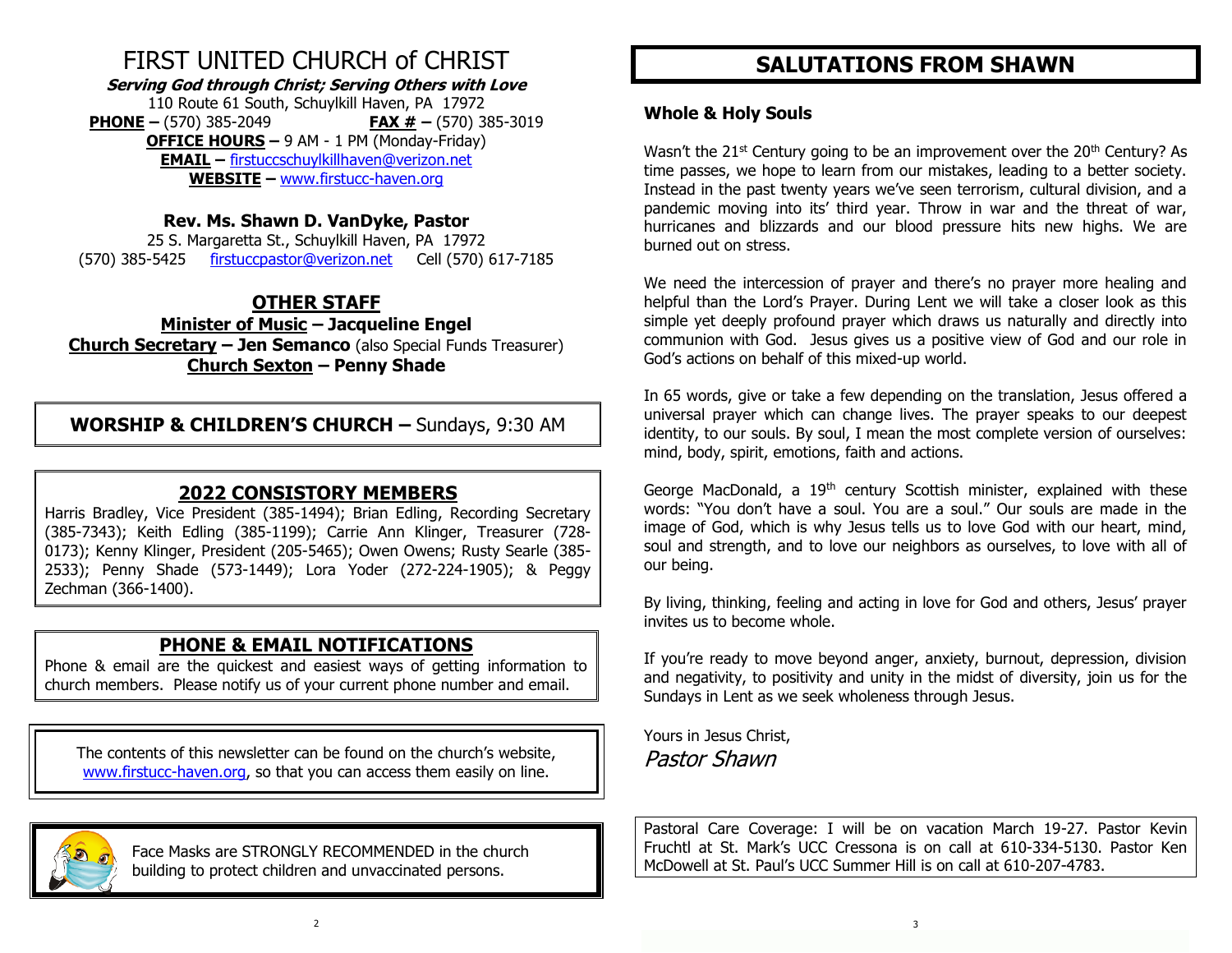# **WORSHIP DURING LENT**

### **THE SEASON OF LENT:**

**March 2 Ash Wednesday Whenever**  Sacrament of Communion; Imposition of Ashes Joel 2:1-2, 12-13, 15-16a Repentance and Prayer Matthew 6:1-6, 16-21 Giving, Praying and Fasting

**March 6 1 st Sunday in Lent Wholly Holy** Sacrament of Communion Our Father, who art in heaven, hallowed be thy name Romans 10:8b-13 Salvation for All Luke 4:1-13 Wilderness Temptation

### **Daylight Savings Time begins**

"Spring" your clock one hour ahead before you jump into bed on Saturday, March 12, so we won't miss you at 9:30 AM worship on Sunday, March 13.

**March 13 nd Sunday in Lent Heaven on Earth** Thy kingdom come, thy will be done, on earth as it is in heaven Philippians 3:17-4:1 Pressing to the Goal Luke 13:31-35 Lament over Jerusalem

**March 20 rd Sunday in Lent Guest Preacher: Rev. Karl Jones**

Give us this day our daily bread

**March 27 th Sunday in Lent Guest Preacher: Rev. Karl Jones**

Spring Filling Orders Due Forgive our debts as we forgive our debtors

#### **April 3 5**

**th Sunday in Lent Free Delivery**

Sacrament of Communion And lead us not into temptation but deliver us from evil. Philippians 3:4b-14 Breaking with the Past John 12:1-8 Anointing Jesus

#### **Worship Tech Team Needed**

Three or more volunteers are needed to set up equipment around 9:15 AM to record Sunday worship for Facebook and YouTube. Ideally volunteers would serve once a month. Please call the church office or talk to Pastor Shawn.

# **WORSHIP DURING LENT & EASTER**

**April 10 Palm/Passion Sunday Going Up**

For thine is the kingdom and the power and the glory forever. Isaiah 50:4-9a The Obedient Servant Luke 19:28-40 Jesus' Triumphal Entry into Jerusalem

#### **April 14 Maundy Thursday Amen**

7 PM Worship; Sacrament of Communion and Tenebrae Exodus 12:1-4, 11-14 The First Passover Luke 22-23, selected verses The Last Days

### **THE SEASON OF EASTER:**

| April 17                                       | <b>Easter Sunday</b> |                           | <b>Nonsense</b> |  |
|------------------------------------------------|----------------------|---------------------------|-----------------|--|
| 8 AM & 9:30 AM Worship; Sacrament of Communion |                      |                           |                 |  |
| 9-9:30 AM Fellowship in the Narthex            |                      |                           |                 |  |
| 1 Corinthians 15:19-26                         |                      | The Last Enemy            |                 |  |
| Luke 24:1-12                                   |                      | The Resurrection of Jesus |                 |  |

| April 24         | 2 <sup>nd</sup> Sunday of Easter | To End is to Begin             |
|------------------|----------------------------------|--------------------------------|
| Revelation 1:4-8 |                                  | The Revelation of Jesus Christ |
| John 20:19-31    |                                  | Jesus Appears to the Disciples |

# **CHILDREN'S CHURCH**

Children's Church is offered during worship Sunday mornings. Children ages 4 through fifth grade are invited to join with teacher Delia Edling to learn Bible stories that help them understand their own lives.

### **THE SEASON OF LENT – The Lord's Prayer**

- 3/6 What is prayer? How should I Pray?
- 3/13 Our Father in Heaven, Hallowed Be Your Name
- 3/20 Your Kingdom Come, Your Will Be Done on Earth As in Heaven
- 3/27 Give Us Today Our Daily Bread
- 4/3 Forgive Us Our Debts As We Also Forgive Our Debtors
- 4/10 Palm Sunday: And Lead Us Not Into Temptation But Deliver Us From Evil
- 4/17 Easter Sunday Worship at 8 and 9:30 AM; Egg Hunt at 9 AM
- 4/24 Reviewing the Lord's Prayer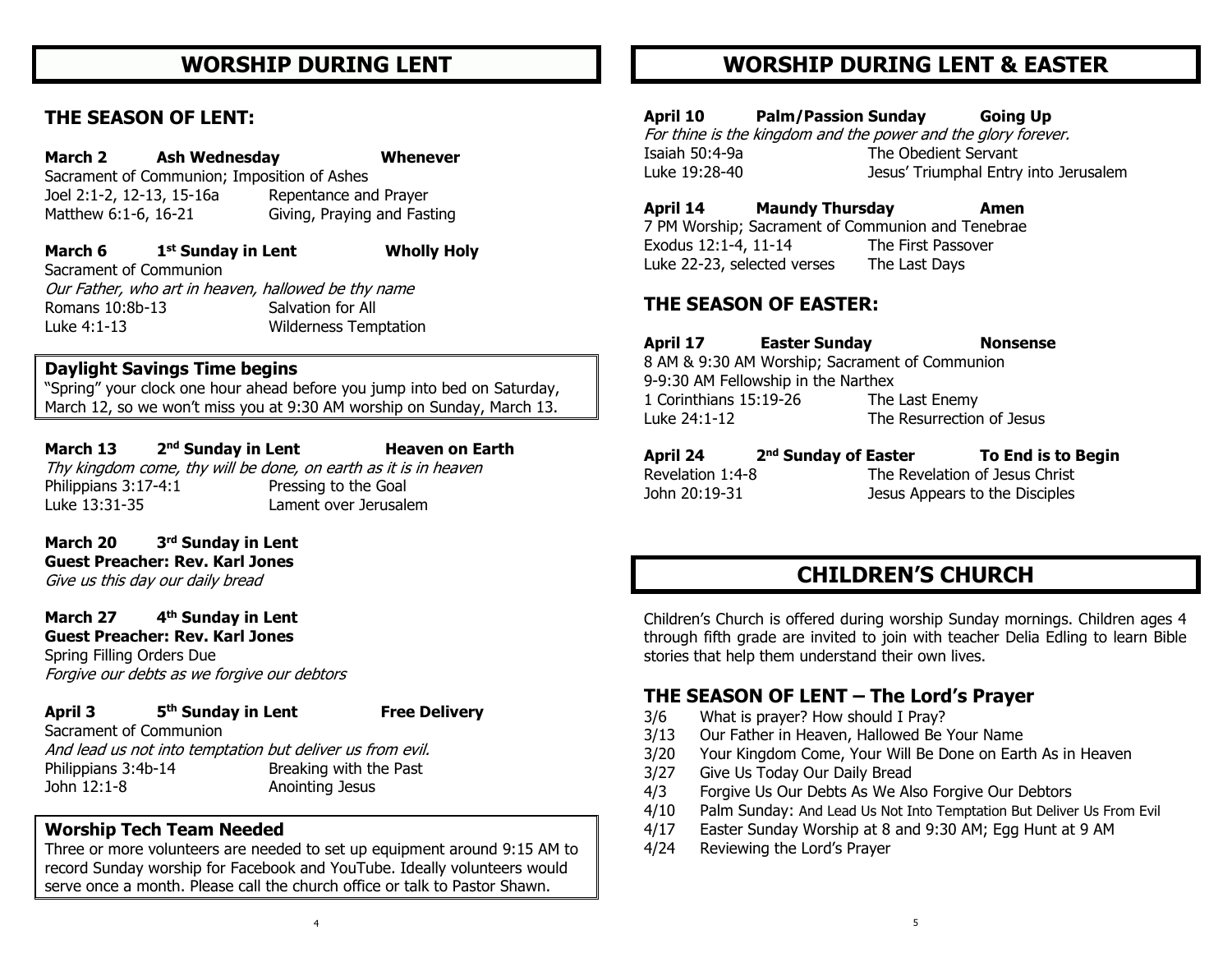# **OFFERING**

#### **Communion & Food Pantry Donations March 6 & April 3**

As we come to be fed at the Lord's Table, we remember those in our community who have difficulty feeding themselves. Our donations of nonperishable foods to the SH Food Pantry are much needed and appreciated.

### **The Compassion Fund March 20 & April 24**

This Special Offering is placed in an emergency fund for church members' use.

#### **OCWM (Our Church's Wider Mission) March 27**

The OCWM offering is used within the PSEC for local ministries.

#### **OGHS** (One Great Hour of Sharing) April 3

Around the world, gifts given to One Great Hour of Sharing weave together a tapestry of faith, hope, and love in action. The tapestry we weave includes help following disasters, assisting communities with survival resources, or helping children with educational needs. Through our generous gifts, we show that love remains, despite all obstacles. Faith, hope, love remain, but the greatest is love.

#### **Special Offering Envelopes**

The envelope offerings collected for **Ash Wednesday** (March 2), **Palm Sunday** (April 10), **Maundy Thursday** (April 14), **Good Friday** (April 15), and **Easter Sunday** (April 17) will be used to support the on-going ministry of First UCC. The envelope offerings collected for **Meat Bingo** (March 13) will go to the general budget.

### **Lent Offering Envelopes**

Lent offering envelopes will be sent out as part of a special mailer. The envelope offerings collected for the **Lent Offering** will be used to support the on-going ministry of First UCC.

If you are unable to join us for worship, please mail your offering envelopes to First UCC, 110 Route 61 South, Schuylkill Haven PA 17972; or if you do online banking arrange to send a check to the church.

#### **\*\*\*\*\*\*\*\*\*\*\*\*\*\*\*\*\*\*\*\*\*\*\*\*\*\*\*\*\*\*\*\*\*\*\*\*\*\*\*\*\*\*\*\*\*\*\*\*\*\*\*\*\*\*\*\*\***

### **CONSISTORY MEETINGS 6:30 PM, Second Tuesday**

Tuesday, March 8 Tuesday, April 12

**\*\*\*\*\*\*\*\*\*\*\*\*\*\*\*\*\*\*\*\*\*\*\*\*\*\*\*\*\*\*\*\*\*\*\*\*\*\*\*\*\*\*\*\*\*\*\*\*\*\*\*\*\*\*\*\*\***

# **EVIDENCE OF STEWARDSHIP**

The year-end totals for December 2021 and totals for January 2022.

|                             | Dec. 2021    | Jan. 2022     |
|-----------------------------|--------------|---------------|
| <b>TOTAL EXPENSES -</b>     | \$235,345.05 | \$30,456.11   |
| $REVENUE -$                 | \$72,947.66  | \$8,160.70    |
| Resources from Kline Fund - | \$172,895.00 | \$18,200.00   |
| <b>TOTAL REVENUE -</b>      | \$245,842.66 | \$26,360.70   |
| $Gain / Loss -$             | \$10,497.61  | $$ -4,095.41$ |

# **ANNUAL FINANCIAL CONGREGATIONAL MTG**

The 2021 Financial Report and 2021 Special Funds Report were mailed to 201 church members in early February. Ballots were included with the reports to determine whether they would be approved and to select charitable recipients for the 2021 Kline Tithe. Through the 70 returned ballots, both financial reports for last year were approved as were the actions of consistory for 2021. The HVAC Expenditure for the Control Software Update (\$29,627) was approved with 60 votes (there were 4 no votes and 6 opposed). The following five charitable organizations were approved to receive \$2800: Bethany Children's Home, Hillside SPCA, My Father's House (Servants to All), Schuylkill Haven Fire Department, and Schuylkill Hope Center (formerly SWIC).

# **BOARD OF CHRISTIAN EDUCATION**

**Easter Candy Donation Deadline: Palm Sunday, April 10** Individually wrapped candy or small toys able to fit in plastic Easter Eggs are needed for the children's Egg Hunt on Easter. Call the church office if you plan to drop off your donations at the door. You may also place your donations in the marked box in the Narthex by Palm Sunday, April 10. Thank you!

### **Easter Egg Hunt (tentative) Sunday, April 17, 9 AM**

We hope to hold an Easter Egg Hunt. If the hunt is held indoors, masks will be needed. Please follow the church's Facebook page and worship announcements for more detailed information as we near Easter.

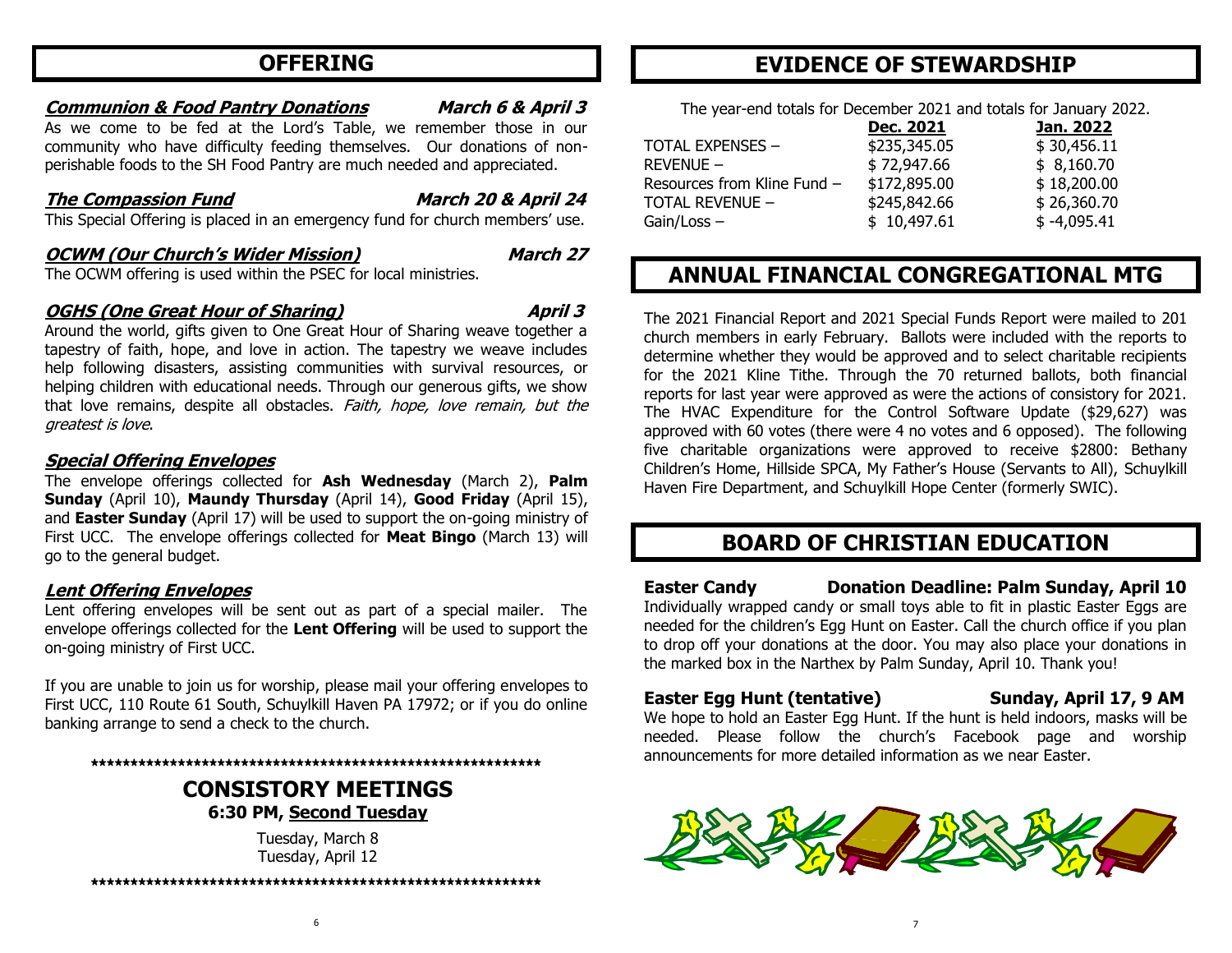# **CHURCH FUND RAISERS**

#### **Filling Sale Orders due Sunday, March 27**

Do you need filling for Easter dinner or do you just need to restock your freezer? Filling can be picked up Saturday, April 9, 9 AM – 12 PM. Cost is \$8 per container. Each container holds 2 pounds, so that's only \$4 per pound.

### **Annual Car Show Saturday, August 6**

Planning for the car show will begin in March. Talk to Kenny Klinger if you would like to help organize this fund raiser.

### **Shank's Vanilla**

8 oz. bottles of vanilla are being sold for \$7 per bottle.

**Boyer's Tag.** Boyer's SKU Tags are available in the Narthex. When you purchase groceries at Boyer's, ask to have your tag read. Periodically, Boyer's will tally the readings and send a check to the church. (Don't hand in receipts.)

**Redner's Save-A-Tape.** Pick up a Save-A-Tape card at Redner's and use it whenever you buy groceries. Hand in your Redner's receipts by placing them in the box in the Narthex.

# **CHURCH OFFICE UPDATES**

**Church Office Closed:** 

**Monday, March 21 – Friday, March 25 (Staff Vacations) Friday, April 15 (Good Friday) Monday, April 18 (Easter Monday)**

### **Office Drop Box**

Reminder: a black drop box was installed to the left of the office door. This is a locked/secure box and a safe location and contactless way for you to deliver items outside of (or during) office hours. The box is checked daily.

### **Staff Vacations**

**Jen** will be on vacation Monday, March 21 – Friday, March 25. **Pastor Shawn** will be on vacation Friday, March 18 – Sunday, March 27.

# **CONFIRMATION**

### **CONFIRMATION CLASS**

Confirmation follows Bell Choir practice, meeting until 12:30 PM. The confirmands are learning about key Old Testament characters and their connection to Jesus' teachings. During Lent the confirmands will complete worship worksheets each Sunday to learn about this essential faith practice.

## **Spring Flower Sale Fundraiser**

Buy flowers for Mother's Day that will last all summer! The confirmands are selling bedding plants and hanging baskets. Order forms will be available in the Narthex in March. The order deadline is Sunday, April 24. Flowers will be available for pick up Sunday, May 8 after worship. If that time doesn't work for you, please call the church office. Thank you for supporting the confirmands who are raising funds for a gift for the church.

# **200th ANNIVERSARY**

First UCC is 200 years old! To celebrate 200 years of service to God, on Saturday, May 21, 10 AM-3 PM, we will invite the community into the church for tours and refreshments. Sunday, May 22, all church members past and present, are invited to 9:30 AM worship, with a message from the Rev. Bill Worley, Pennsylvania SE Conference Minister. After worship, a full luncheon will be provided with seating at tables set up outside to enjoy the beautiful flowers in bloom (weather permitting). A basket raffle will be offered both days.

Anyone interested in planning for the weekend may contact Penny Shade at 570-573-1449.

# **SOUL (Seniors Out to Lunch)**

Seniors Out to Lunch meets on the second Tuesday of the month at noon. This includes everyone over 50 years old (but other adults are welcome). Call Iris Weller at 570-366-0897 if you would like to attend.

March 8 – Roman Delight, 1240 Center Pike, Orwigsburg April 12 – Friedensburg Country Restaurant, 1305 Long Run Rd

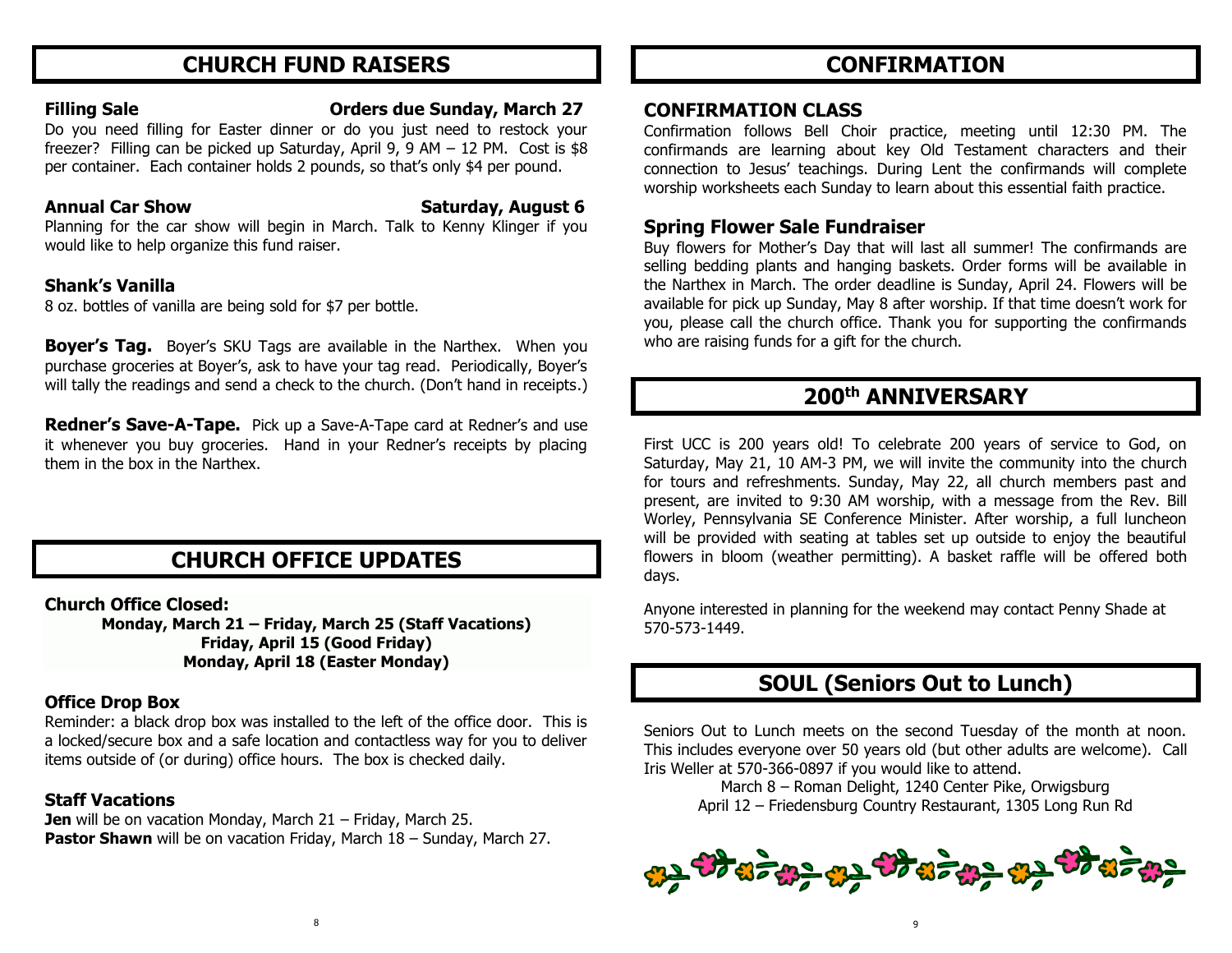# **LENT AND EASTER**

Lent is the Season before Easter, when we think about what the death of Jesus means to us. For forty days (since Sundays are not included in Lent) we are invited to grow closer to God. In this season of reflection, we may give up something dear to us, our small sacrifice to remind us of Jesus' ultimate sacrifice of dying that we might live. Adding a spiritual discipline is another way to observe Lent. Some ideas to consider:

- Call or visit the person you always put off calling or visiting.
- [Adopt](http://act.ucc.org/site/R?i=msgHcOsCWSOgFBqJXRdo6w) a shelter animal.
- Donate food and clothing to the food pantry and Servants to All.
- Leave bigger tips.
- Start fewer sentences with "I."
- Refill the ice cube tray and replace the toilet paper roll.
- Help the church prepare to celebrate its 200th Anniversary!

Some people end their Lent with a prayer vigil on Good Friday and Holy Saturday, observing the time Jesus hung on the cross and/or was in the tomb. Easter is a movable holy day! Easter is the first Sunday after the first full moon after the vernal equinox. Easter can fall any day from March 22 to April 25.

# **MEAT BINGOS**

Plans are underway to have Meat BINGOs again!! The dates for Spring 2022 are: **Saturday, March 12 and Saturday, May 7 OR 14** (tentatively)**.**  Profits from the bingos are placed in the church's general budget to be used towards the everyday expenses. Doors open at 11 AM; games begin at 1 PM. The prizes will be packages of meat. There will be 20 games for **\$20**. Specials & Raffles are extra. Food and refreshments will be available. We are also looking for helpers age 13 and older.

**PARKING:** When parking for our fundraisers, we ask that all workers park in the upper lot so the spots in the lower lot are available for our patrons.

## **MISSION OPPORTUNITIES**

#### **Used Stamps Still Have A Purpose**

Eastern Star collects used, cancelled stamps as a fund raiser for charity. Please keep at least one quarter inch of envelope surrounding the stamp. Place the stamps in the large manila envelope on the bulletin board in the hall next to the sanctuary.

# **MUSIC MINISTRY**

### **BELL CHOIR REHEARSAL Sundays after Worship for 45 Minutes**

The choir is practicing music for Lent and Easter. New members are always welcome. If you have questions about the music program, contact Jacquie Engle, our Music Director, 570-971-4195 or email her at [jengel800@gmail.com.](mailto:jengel800@gmail.com)

# **STEWARDSHIP – BOILER REPLACEMENT**

The congregation adopted a three year plan in 2019 to replace \$37,000 borrowed from the Kline Fund for our new boilers. Thank you for your continued contributions to pay back this expense. Mark your gift "Boiler Donation" when you submit it to the church or look for specially marked envelopes in the Narthex after we return to worship in the sanctuary.

# **UNITED CHURCH OF CHRIST**

#### **PENNSYLVANIA SE CONFERENCE UCC**

#### **Thank You for Your OCWM Support**

Rev. Bill Worley, PSEC Conference Minister, thanked First UCC for helping the PSEC exceed its 2021 goal of \$771,910 for Our Churches Wider Mission.

#### **SCHUYLKILL ASSOCIATION UCC**

#### **Part-time Summer Chaplain Needed at Locust Lake**

Clergy or lay with a love of God, God's creation and people, interested in leading worship and visiting with campers, is welcome to apply. Learn more at www.pachurches.org/wp-content/uploads/2020/05/OPPORTUN2020.pdf.

#### **NATIONAL MEDICAL DEBT RELIEF**

With a \$33 million purchase in Ohio, the UCC's campaign to relieve medical debt exceeded \$104 million. The UCC announced Feb. 14 that 10,757 households in 70 Ohio counties had their medical debt abolished. The UCC debt buy was the latest in a two-year effort with the help of New York-based RIP Medical Debt.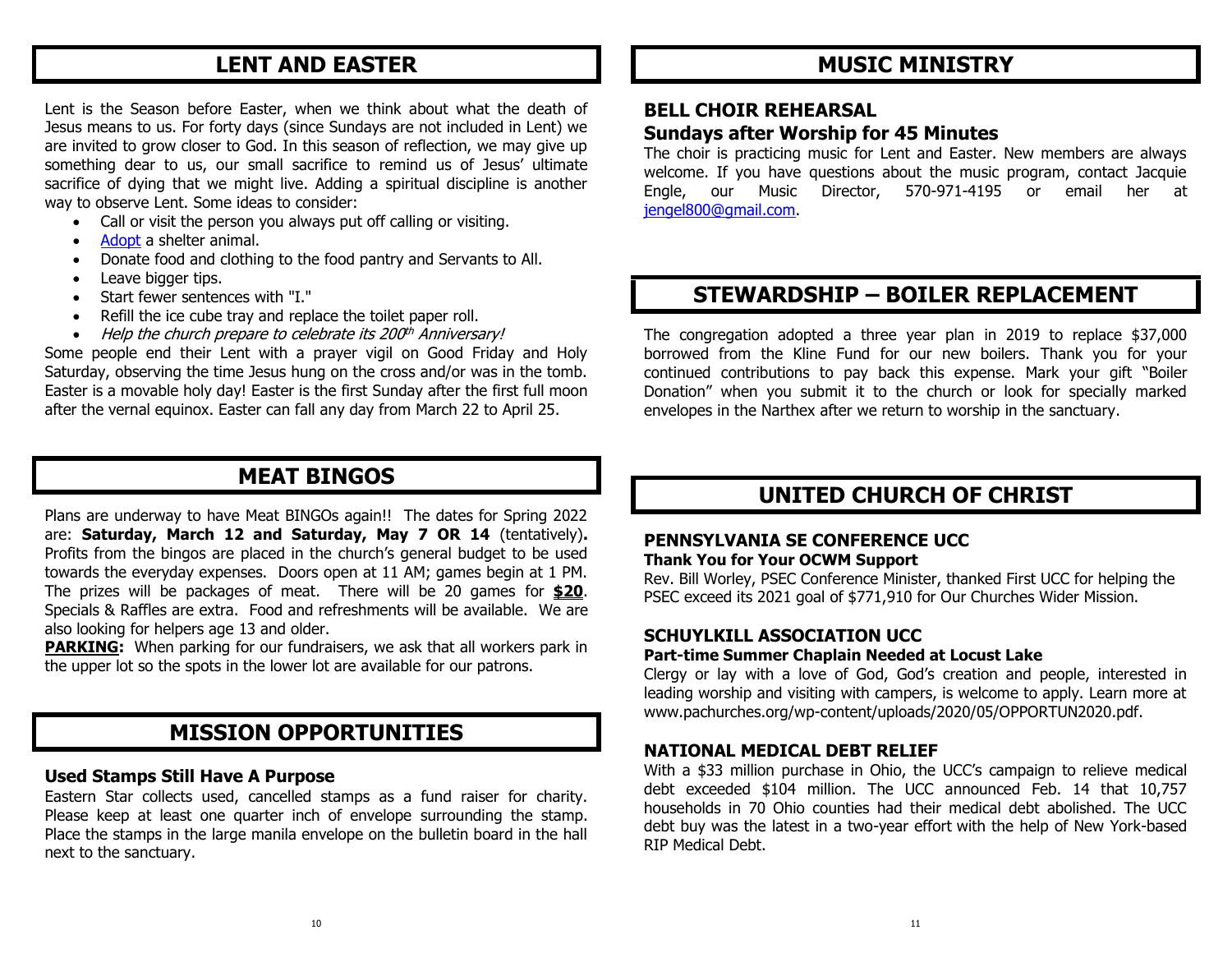# **SCHUYLKILL HAVEN COUNCIL OF CHURCHES**

#### **Monthly Food Pantry 3**

#### **rd Friday, 1 PM**

#### **March 18 & April 15**

On the third Friday of the month, the Schuylkill Haven Council of Churches distributes food at their Food Pantry, located on Market Street behind Evans Delivery (the old Walk-In Shoe Factory). Doors open at 1 PM.

#### **Bloodmobile Thursday, March 10, 12:30-5:30 PM Jerusalem Lutheran Evangelical Church, 252 Dock St.**

Every two seconds someone in in the USA needs blood. A person can donate blood every 56 days. The donor's body replenishes the fluid lost from donation in about 24 hours. Anyone 17 years or older and in good health is eligible to donate. One pint of blood can save up to three lives.

#### **Council of Churches Meeting Tuesday, March 22, 7 PM St. Paul's UCC, Summer Hill**

The Council provides emergency housing for homeless people, assists with utilities for families in need on a one time basis, and organizes a monthly food pantry for our community, as well as supporting a bi-monthly blood drive. First Church is in need of lay representatives to serve on the Council. Talk to Pastor Shawn if you are interested in community ministry.

# **THANK YOU**

**Thank you to: the congregation** for your generous Christmas gifts to the church staff and for your kindness toward people in need at Christmas. You provided gifts for children through the Salvation Army and Bethany Children's Home, and Christmas gifts and dinner for two families.

**Seeds to Grow**, the church's mission committee, gave \$100 to provide Christmas food for two local families; \$1200 to the Pottsville Salvation Army; \$1100 to the SH Council of Churches Food Pantry; \$1100 to the Orwigsburg Food Pantry; \$1000 to SH Fire Houses; \$1000 to Toys for Toys; \$500 to Avenues; \$500 to the SH Fire Police; and \$500 to Servants to All.

Many organizations wrote to the church to thank you for your generous gifts in 2021. The letters are posted in the office hallway.

# **HAPPY BIRTHDAY!!!**

3/1- Gail Kerschner (1957) 3/30- Robert Shaup 3/2- Justene Frushon (1987) Jeff Spotts (1959) Jeniva Unger (1975) 3/31- Adam Mattera (1985) Andrew Wagner (2015) 4/1- Roger Hubert, Jr. 3/3- Danielle Guldin (1985) Lynn Moyer (1955) Peggy Zechman (1945) 4/2- Lillian Coover (2013) 3/5- Craig Spotts (1964) 4/3- Tyler Schaeffer (1996) Matt Unger (1973) 4/4- Kaede Fessler (2003) 3/6- Leo Houck (1937) Reese Frushon (2020) 3/8- Theresa Luckenbill 4/8- Craig Beck 3/10- Bob Gordon, Sr. 4/10- Josh Siluk (1993) Kadence Sonon (2014) Iris Weller (1941) 3/11- Allen Ebling (1972) Robyn Porter (1967) 3/12- Deb Mattera (1956) 4/12- Jeff Paul (1972) 3/13- Brad Moyer (1971) 4/14- Jill Minakowski (1989) 3/14- Carson Pritiskutch (2000) Mallory Brennan (1989) David Shaup **Robert Shaup** Robert Shaup Dave Schrader (1971) 4/15- Corey Spotts (1991) 3/17- Cheryl Stripe (1988) 4/17- Corin Paul (1980) 3/18- Carole Lee (1947) 4/19- Daniel Devlin (2020) 3/20- Andrew Schnell Jr (2015) Shawn Pritiskutch (2000) 3/23- Austin Boyer (1999) John Lang (1969) 3/24- Carla Keller (1967) 4/20- Jake Haeseler (2000) Rachel Crumrine (1984) 4/23- April Rohrer (1995) 3/29- Lew Hummel (1947) 4/28- Melissa Fox (1975)

Pat Painter (1938) 4/9- Robert McCord, Sr. (1934) Rhonda Thompson (1965) 4/11- Michael McCormick (2001) Abigail Schrader (2009) 4/13- Matthew Mabry (2000) Landon Stripe (2020) 4/18- Sarah DeCaluwe (1989) Calandra Henninger (1993) Macy Marmas (2012) Billy Wingle, Jr. (1992) Emerson Spotts (2007)

# **HAPPY ANNIVERSARY!!!**

3/01- Bill & Rhonda Thompson (1996) 4/7- Don & Deb McCormick (1973) 3/08- Al & Linda Deatrich (1986) 4/9- John & Carol Donati (1965) 3/15- Michael & Sharon Wagner (2003) 4/15- Dwayne & Treasure Reichert (00) 3/16- Harold & Suzanne Schrader (1963) 4/20- Kris & Pam Sonon (2013)

3/18- George & Tracey Rondeau (2018) 4/27- Brad & Angela Moyer (1997)

If we missed a birthday, listed an incorrect date or do not have the year, please call the church office so that we are able to correct and/or update our records.